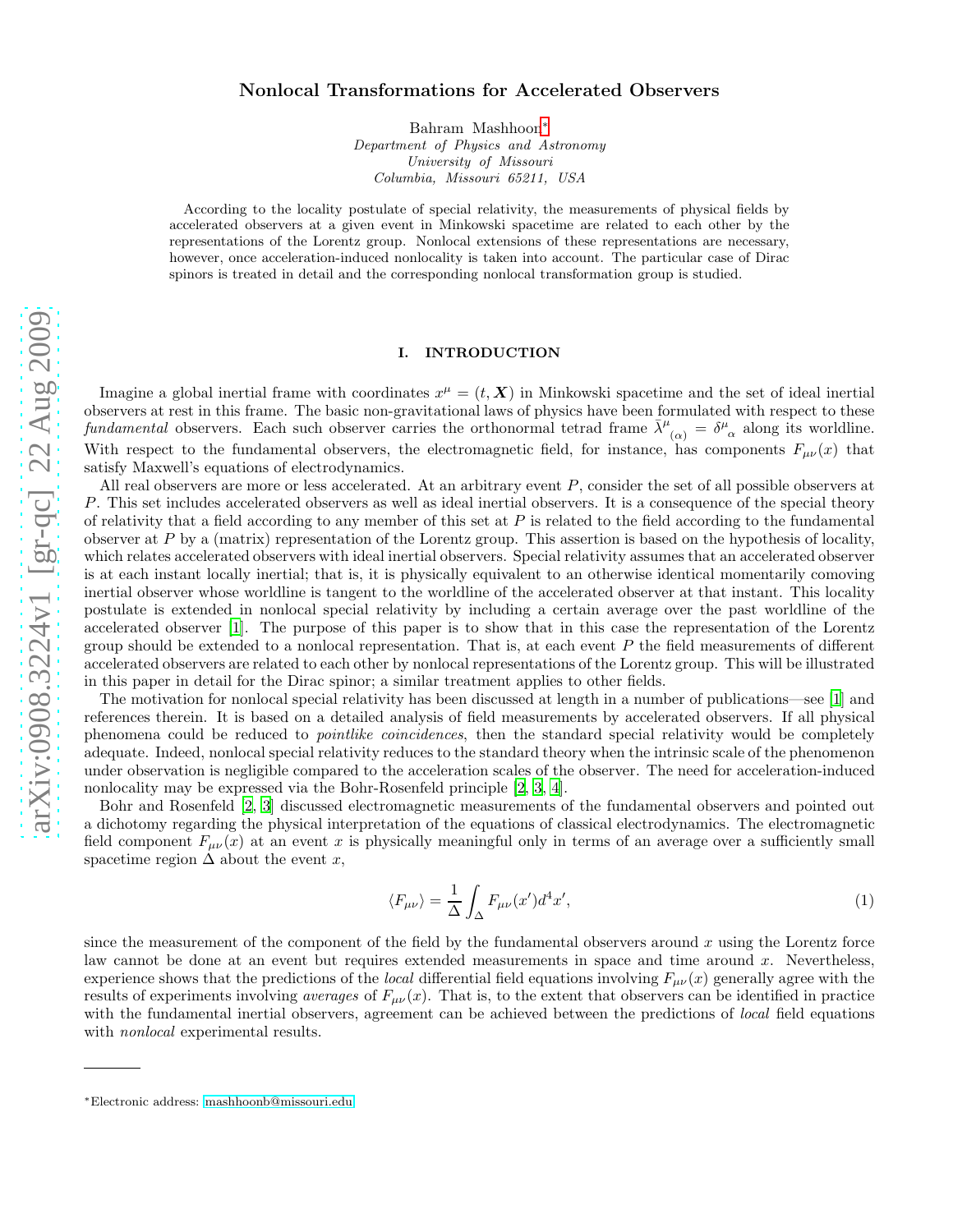The basic analysis of Bohr and Rosenfeld [\[2](#page-6-1), [3](#page-6-2)] simply ignored the fact that all actual observers are accelerated. It is true that in many low-acceleration situations of interest, the effects due to the observers' acceleration are rather small and can be safely neglected [\[1\]](#page-6-0). As a matter of principle, however, it is necessary to take the acceleration of the observers into account. In this case, the accelerated observers' local tetrad frames  $\lambda^{\mu}$  $\chi_{(\alpha)}(x)$  become additional variables that enter the averaging process in [\(1\)](#page-0-1). To ensure that the predictions of the theory still correspond to observational results, the nonlocality involved in the averaging process must become an integral part of the basic theory. That is, the electromagnetic field component  $\mathcal{F}_{\mu\nu}(x)$  according to accelerated observers would still be local, but would satisfy appropriate integro-differential equations. The precise form of such equations and their physical implications are the subject of nonlocal special relativity [\[1](#page-6-0), [4\]](#page-6-3).

The plan of this paper is as follows. The nonlocal Dirac spinor is discussed in section [II.](#page-1-0) The corresponding nonlocal representation of the Lorentz group and its properties are worked out in section [III.](#page-3-0) It is demonstrated explicitly via an example in section [IV](#page-5-0) that, in contrast to the local representation of the Lorentz group, the nonlocal version is not unitary. Section [V](#page-6-4) contains a discussion of our results.

## <span id="page-1-0"></span>II. NONLOCAL DIRAC SPINOR

According to the fundamental inertial observers—i.e. those at rest—in the background global inertial frame under consideration in this paper, a free Dirac spinor  $\psi(x)$  satisfies the Dirac equation

<span id="page-1-8"></span>
$$
(i\gamma^{\alpha}\partial_{\alpha} - m)\psi(x) = 0,\t\t(2)
$$

where m is the mass of the Dirac particle and  $\gamma^{\alpha}$  are the Dirac matrices. Here we follow the standard conventions of  $[5]$  and set c and  $\hbar$  equal to unity.

Consider next an accelerated observer following a path  $x^{\mu}(\tau)$  in spacetime, where  $\tau$  is its proper time. We define the orthonormal tetrad frame  $\lambda^{\mu}$  $\mathcal{L}_{(\alpha)}(\tau)$  along this worldline via [\[1,](#page-6-0) [4\]](#page-6-3)

<span id="page-1-6"></span>
$$
\frac{d\lambda^{\mu}_{\ (\alpha)}}{d\tau} = \Phi_{(\alpha)}^{\ (\beta)}\lambda^{\mu}_{\ (\beta)},\tag{3}
$$

where  $\Phi_{(\alpha)(\beta)}$  is the antisymmetric acceleration tensor. According to the locality postulate, the accelerated observer may in effect be replaced by a continuous sequence of otherwise identical momentarily comoving inertial observers. The comoving inertial observer's tetrad frame at  $\tau$  is thus given by  $\lambda^{\mu}$  $\mathcal{L}_{(\alpha)}(\tau)$  as well; moreover, its Dirac spinor can be expressed as

<span id="page-1-3"></span>
$$
\hat{\psi}(\tau) = \Lambda(\tau)\psi(\tau),\tag{4}
$$

where [\[6,](#page-7-1) [7,](#page-7-2) [8\]](#page-7-3)

<span id="page-1-7"></span>
$$
\Lambda(\tau) = e^{-\int_{\tau_0}^{\tau} k(\tau')d\tau'} \Lambda(\tau_0)
$$
\n(5)

and  $k(\tau)$  is given by

<span id="page-1-5"></span>
$$
k(\tau) = \frac{i}{4} \Phi_{(\alpha)(\beta)}(\tau) \sigma^{\alpha\beta}.
$$
\n(6)

Here  $\tau_0$  is the instant at which the acceleration is turned on and  $\sigma^{\alpha\beta}$  is defined by [\[5](#page-7-0)]

<span id="page-1-4"></span>
$$
\sigma^{\alpha\beta} = \frac{i}{2} [\gamma^{\alpha}, \gamma^{\beta}]. \tag{7}
$$

Under an inhomogeneous Lorentz transformation  $x \to x'$ , where  $x^{\alpha} = L^{\alpha}_{\beta} x'^{\beta} + s^{\alpha}$ , the Dirac spinor transforms as [\[5](#page-7-0)]

<span id="page-1-1"></span>
$$
\psi'(x') = S\psi(x),\tag{8}
$$

where  $S$  is the spin transformation matrix such that

<span id="page-1-2"></span>
$$
S\gamma^{\alpha}S^{-1} = L^{\alpha}{}_{\beta}\gamma^{\beta}.
$$
\n(9)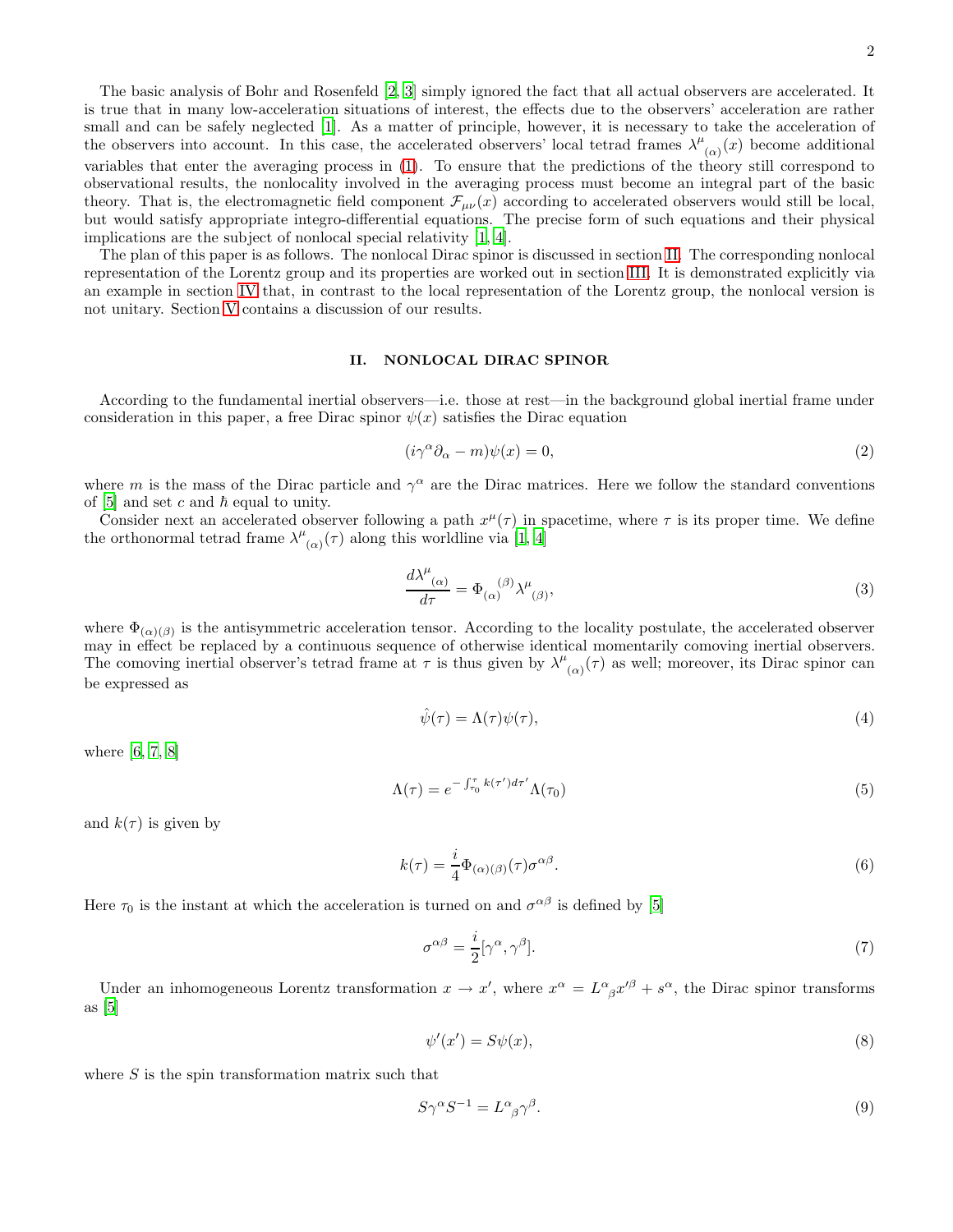The locality postulate involves instantaneous inhomogeneous Lorentz transformations from the global inertial frame to the local inertial frame of the momentarily comoving inertial observer. Thus imagine a continuous series of transformations of the form [\(8\)](#page-1-1)-[\(9\)](#page-1-2). The tetrad frame is constructed from the basis vectors of the instantaneous inertial rest frames of the momentarily comoving observers. Hence under the Lorentz transformation, the corresponding tetrads transform as

$$
\bar{\lambda}^{\mu}{}_{(\alpha)}L^{\alpha}{}_{\beta} = \lambda^{\mu}{}_{(\beta)},\tag{10}
$$

so that with  $\bar{\lambda}^{\mu}_{(\alpha)} = \delta^{\mu}_{\alpha}$ , we have  $L^{\alpha}_{\ \beta} = \lambda^{\alpha}_{(\beta)}$ . Therefore, the corresponding spin transformation matrix at instant  $\tau$  is  $\Lambda(\tau)$  such that

<span id="page-2-0"></span>
$$
\Lambda \gamma^{\alpha} \Lambda^{-1} = \lambda^{\alpha}{}_{(\beta)} \gamma^{\beta}.
$$
\n(11)

It is straightforward to show that [\(4\)](#page-1-3)-[\(7\)](#page-1-4) are compatible with [\(11\)](#page-2-0); in fact,  $S \to \Lambda$  and  $\psi'(x') \to \hat{\psi}$ . It follows from these considerations that  $\Lambda$  is a  $4 \times 4$  matrix representation of the Lorentz group.

Let us next turn to nonlocal special relativity, where the Dirac spinor according to the accelerated observer is given for  $\tau \geq \tau_0$  by [\[1\]](#page-6-0)

<span id="page-2-1"></span>
$$
\hat{\Psi}(\tau) = \hat{\psi}(\tau) + \int_{\tau_0}^{\tau} k(\tau')\hat{\psi}(\tau')d\tau'.\tag{12}
$$

The nonlocal part of this relation, which can be neglected in the eikonal limit, has the form of a certain average over the past worldline of the observer. According to Volterra's theorem, the relationship between  $\psi(\tau)$  and  $\Psi(\tau)$  is unique in the space of continuous functions [\[9\]](#page-7-4); Volterra's uniqueness result has been extended to the Hilbert space of square-integrable functions by Tricomi [\[10](#page-7-5)].

It is necessary to extend [\(12\)](#page-2-1) to a congruence of accelerated observers. To avoid unphysical situations, we assume that the acceleration of the congruence is turned on at a certain time  $t_i$  and turned off at a later time  $t_f$ . In fact, as discussed in detail in [\[11\]](#page-7-6), we assume that the observers under consideration are confined to an open bounded spacetime domain  $\Omega$  in which

<span id="page-2-2"></span>
$$
\hat{\Psi}(x) = \hat{\psi}(x) + \int_{\Omega} \hat{K}(x, x') \hat{\psi}(x') d^4 x'
$$
\n(13)

together with  $\hat{\psi}(x) = \Lambda(x)\psi(x)$  constitutes a generalization of [\(12\)](#page-2-1) to the congruence such that the relation between  $\hat{\Psi}(x)$  and  $\psi(x)$  is unique. The explicit construction of the kernel  $\hat{K}(x, x')$  for special cases has been discussed in [\[1](#page-6-0), [11\]](#page-7-6). We assume that  $\Omega$  is large enough to contain all possible congruences of accelerated observers under consideration here.

The integral equation [\(13\)](#page-2-2) has the unique solution

<span id="page-2-4"></span>
$$
\hat{\psi}(x) = \hat{\Psi}(x) + \int_{\Omega} \hat{R}(x, x') \hat{\Psi}(x') d^4 x'
$$
\n(14)

via the Liouville-Neumann method of successive substitutions. In fact, using this method, [\(13\)](#page-2-2) can be written as a uniformly convergent series

$$
\hat{\psi}(x) = \hat{\Psi}(x) - \int_{\Omega} \hat{K}(x, y)\hat{\Psi}(y)d^4y
$$
  
+ 
$$
\int_{\Omega} \int_{\Omega} \hat{K}(x, y)\hat{K}(y, z)\hat{\Psi}(z)d^4yd^4z - \dots
$$
 (15)

It is useful to define iterated kernels  $\kappa_n, n = 1, 2, \ldots$ , by

<span id="page-2-3"></span>
$$
\kappa_1(x,y) = -\hat{K}(x,y), \quad \kappa_{n+1}(x,y) = \int_{\Omega} \kappa_1(x,z)\kappa_n(z,y)d^4z.
$$
 (16)

These kernels satisfy the relation  $(p = 1, 2, ...)$ 

$$
\kappa_{n+p}(x,y) = \int_{\Omega} \kappa_n(x,z)\kappa_p(z,y)d^4z.
$$
\n(17)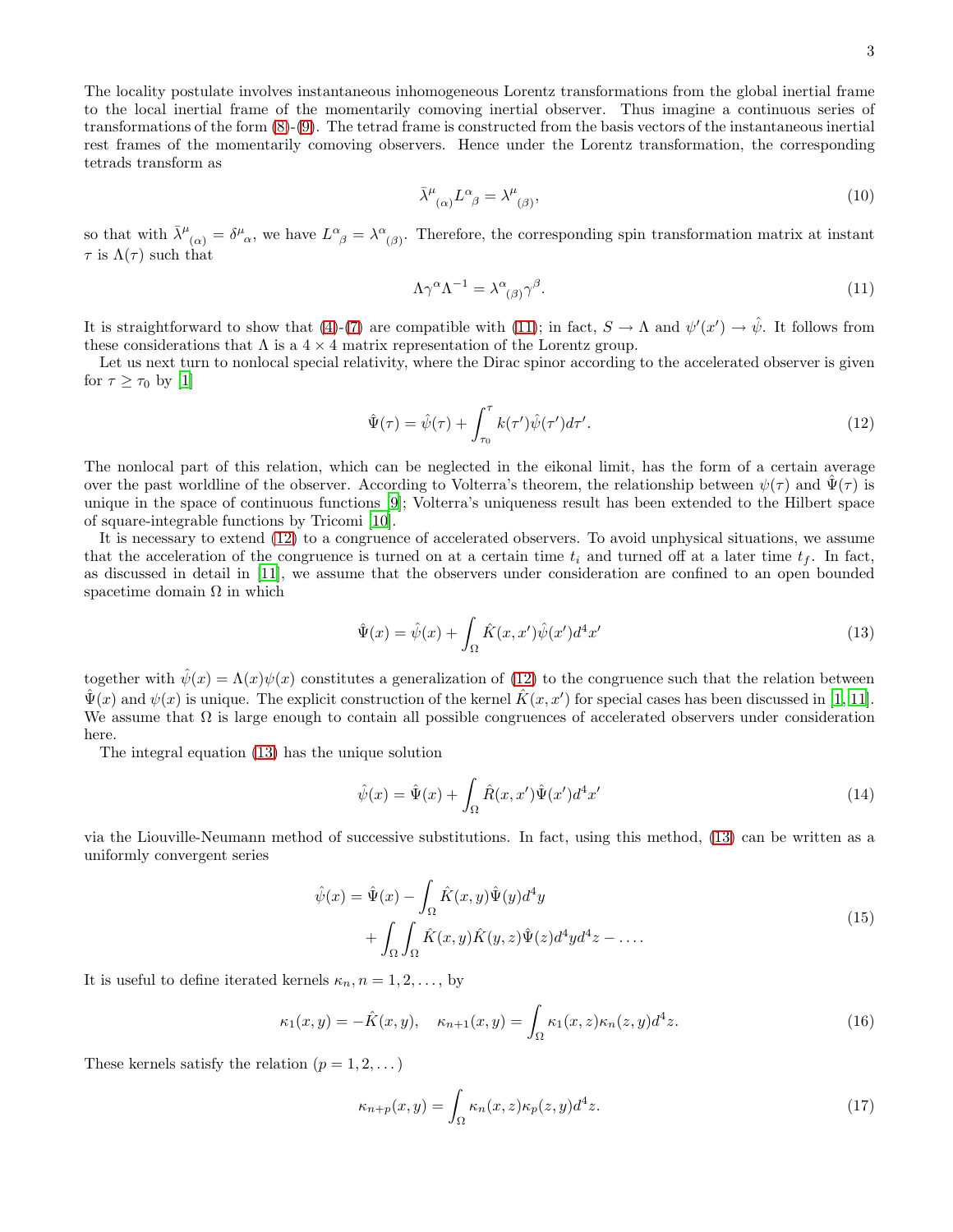Moreover, the reciprocal kernel  $\hat{R}(x, y)$  can be expressed as

<span id="page-3-1"></span>
$$
\hat{R}(x,y) = \sum_{n=1}^{\infty} \kappa_n(x,y). \tag{18}
$$

<span id="page-3-2"></span>Let us note here two important relations connecting the reciprocal kernels that simply follow from [\(16\)](#page-2-3)-[\(18\)](#page-3-1), namely,

$$
\hat{K}(x,y) + \hat{R}(x,y) = -\int_{\Omega} \hat{K}(x,z)\hat{R}(z,y)d^4z
$$

$$
= -\int_{\Omega} \hat{R}(x,z)\hat{K}(z,y)d^4z.
$$
\n(19)

The comparison of [\(13\)](#page-2-2) with [\(14\)](#page-2-4) makes it evident that K is reciprocal to R as well; moreover, substituting (14) in [\(13\)](#page-2-2) and vice versa demonstrate that relations [\(19\)](#page-3-2) are indeed necessary for the sake of consistency.

Using these results, it is possible to express  $\psi(x) = \Lambda^{-1} \hat{\psi}(x)$  in terms of  $\hat{\Psi}$  via [\(14\)](#page-2-4), so that the nonlocal Dirac equation becomes

$$
(i\gamma^{\alpha}\partial_{\alpha} - m)\Lambda^{-1}(x)\left[\hat{\Psi}(x) + \int_{\Omega}\hat{R}(x,y)\hat{\Psi}(y)d^4y\right] = 0.
$$
\n(20)

As in previous work [\[8](#page-7-3), [11](#page-7-6)], one can define

<span id="page-3-3"></span>
$$
\Lambda^{-1}\hat{\Psi} = \Psi \tag{21}
$$

and

$$
\Lambda^{-1}(x)\hat{R}(x,y)\Lambda(y) = R(x,y),\tag{22}
$$

so that the nonlocal Dirac equation takes the simpler form

$$
(i\gamma^{\alpha}\partial_{\alpha} - m) \left[ \Psi(x) + \int_{\Omega} R(x, y) \Psi(y) d^4 y \right] = 0.
$$
 (23)

The spinor  $\Psi$  has been employed extensively in [\[1\]](#page-6-0) in the study of the nonlocal interaction of a charged Dirac particle with the electromagnetic field; however, the equations of motion in [\[1](#page-6-0)] can be simply reformulated in terms of  $\hat{\Psi}$  via [\(21\)](#page-3-3). This latter approach may be preferable due to the direct physical significance of  $\hat{\Psi}$ .

For the purposes of the present paper, the significance of these considerations lies in the connection between the Dirac spinor according to the accelerated observers at x,  $\Psi(x)$ , and the Dirac spinor  $\psi(x)$  according to the fundamental inertial observer at  $x$ ; this relation can be written as

<span id="page-3-4"></span>
$$
\hat{\Psi}(x) = \Lambda(x) \left[ \psi(x) + \int_{\Omega} K(x, y) \psi(y) d^4 y \right]. \tag{24}
$$

This is obtained from [\(13\)](#page-2-2) via

$$
\Lambda^{-1}(x)\hat{K}(x,y)\Lambda(y) = K(x,y); \tag{25}
$$

moreover, we note from [\(21\)](#page-3-3) that

$$
\Psi(x) = \psi(x) + \int_{\Omega} K(x, y)\psi(y)d^4y.
$$
\n(26)

Here  $K(x, y)$  and  $R(x, y)$  are reciprocal kernels; they satisfy relations similar to [\(19\)](#page-3-2), as can be easily demonstrated by multiplying [\(19\)](#page-3-2) by  $\Lambda^{-1}(x)$  from the left side and by  $\Lambda(y)$  from the right side.

#### <span id="page-3-0"></span>III. NONLOCAL TRANSFORMATION GROUP

At an event  $x$  in spacetime, imagine the set of all accelerated as well as ideal inertial observers at  $x$  and their corresponding Dirac spinors. We wish to relate the physical determinations of one observer to another; specifically, we are interested in the transformation of one spinor into another. Let q be a linear operator at x,

<span id="page-3-5"></span>
$$
g[\psi](x) = \Lambda(x) \left[ \psi(x) + \int_{\Omega} K(x, y) \psi(y) d^4 y \right], \tag{27}
$$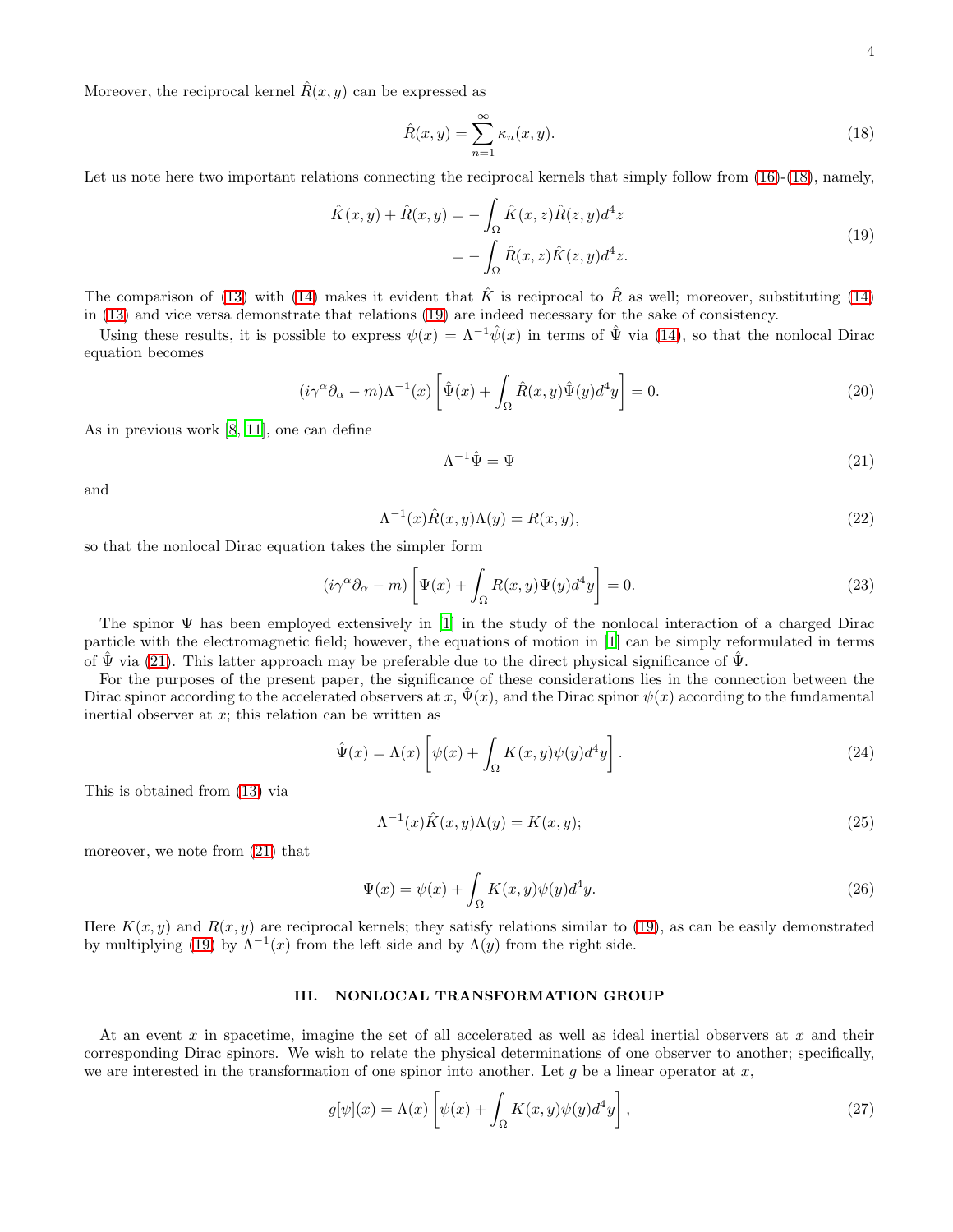which transforms the spinor of the fundamental observer at  $x$  into the spinor of an arbitrary accelerated observer at x—see [\(24\)](#page-3-4). This transformation can be simply expressed as  $\Psi = g\psi$ . We wish to show that the set G of transformations given by  $(27)$  forms a group under composition. Let us recall here that for a given fixed event x, the set of all  $\Lambda(x)$  forms a representation of the Lorentz group.

Writing [\(27\)](#page-3-5) formally as  $g = (\Lambda, K)$ , we note that G is closed under composition; that is,

$$
g_1 g_2 = (\Lambda_{12}, K_{12}), \tag{28}
$$

where  $\Lambda_{12} = \Lambda_1 \Lambda_2$  and  $K_{12}$  is given by

$$
K_{12}(x,y) = \tilde{K}_1(x,y) + K_2(x,y) + \int_{\Omega} \tilde{K}_1(x,z)K_2(z,y)d^4z.
$$
 (29)

Here

$$
\tilde{K}_1(x,y) = \Lambda_2^{-1}(x) K_1(x,y) \Lambda_2(y).
$$
\n(30)

There is therefore an identity transformation  $e = (I, 0)$ , where I is the unit  $4 \times 4$  matrix, since  $eg = ge = g$ . Moreover, every element of the group  $g = (\Lambda, K)$  has an inverse  $g^{-1} = (\Lambda^{-1}, \hat{R})$ , where  $\hat{R}$ , as defined by [\(14\)](#page-2-4), is the reciprocal of  $\hat{K}$ . Using [\(19\)](#page-3-2), it is straightforward to check that  $g^{-1}g = gg^{-1} = e$ . It remains to show that associativity holds, namely,  $g_1(g_2g_3) = (g_1g_2)g_3$ . A detailed calculation shows that this is indeed the case; in fact,

$$
g_1 g_2 g_3 = (\Lambda_1 \Lambda_2 \Lambda_3, K_{123}), \tag{31}
$$

where  $K_{123}$  is given by

$$
K_{123}(x,y) = K''_1(x,y) + K'_2(x,y) + K_3(x,y)
$$
  
+  $\int_{\Omega} K''_1(x,z)K'_2(z,y)d^4z$   
+  $\int_{\Omega} K''_1(x,z)K_3(z,y)d^4z$   
+  $\int_{\Omega} K'_2(x,z)K_3(z,y)d^4z$   
+  $\int_{\Omega} \int_{\Omega} K''_1(x,z)K'_2(z,w)K_3(w,y)d^4zd^4w$ . (32)

Here

$$
K_1''(x,y) = \Lambda_{23}^{-1}(x)K_1(x,y)\Lambda_{23}(y),\tag{33}
$$

$$
K_2'(x,y) = \Lambda_3^{-1}(x)K_2(x,y)\Lambda_3(y),\tag{34}
$$

and  $\Lambda_{23} = \Lambda_2 \Lambda_3$ .

The group elements of the form  $\bar{g} = (\Lambda, 0)$  constitute a subgroup  $\bar{G}$  of G. This is the subgroup of transformations between the spinors associated with ideal inertial observers at x; it is indeed a representation of the Lorentz group. For actual accelerated observers, however,  $K$  is in general nonzero and we have a nonlocal representation of the Lorentz group. In this connection, let us recall that  $K(x, y)$  in [\(27\)](#page-3-5) is given by  $\Lambda^{-1}(x)\hat{K}(x, y)\Lambda(y)$ , where  $\hat{K}(x, y)$  is in turn a generalization of  $k = -(d\Lambda/d\tau)\Lambda^{-1}$  in [\(6\)](#page-1-5) to a congruence of accelerated observers in spacetime. Thus for a given congruence, K is essentially determined by  $\Lambda$ ; this means that it is reasonable to regard the transformation group G as a nonlocal representation of the Lorentz group.

Imagine next the set of all accelerated observers at x for which  $\Lambda(x)$  happens to be the identity matrix. That is, these special observers all have tetrad frames at x given by  $\lambda^{\mu}$  $\chi_{(\alpha)}(x) = \delta^{\mu}_{\alpha}$ , which coincides with that of the fundamental observer at x. The corresponding elements of G are of the form  $g^0 = (I, K)$  and these constitute another subgroup  $G^0$  of  $G$ .

A significant feature of the nonlocal group G must be mentioned here: The local representation of the Lorentz group  $\bar{G}$  is unitary, while the corresponding nonlocal representation is not in general unitary. This is demonstrated in the next section using a simple example involving uniformly rotating observers.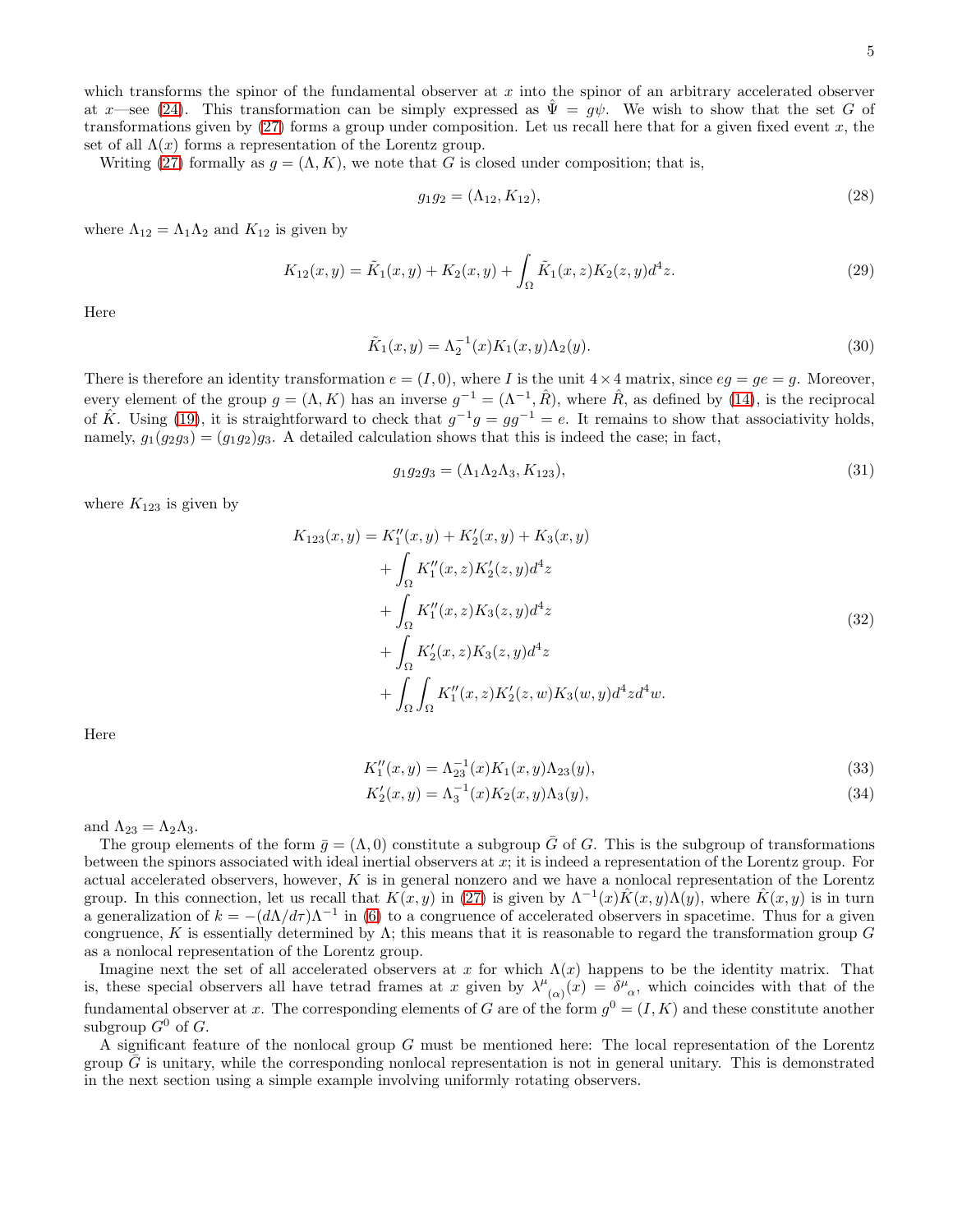### <span id="page-5-0"></span>IV. UNIFORMLY ROTATING OBSERVERS

Consider an observer that for  $t > 0$  rotates uniformly with frequency  $\omega > 0$  on a circle of radius  $r \geq 0$  about the Z axis. We assume that for  $t < 0$ , the observer has uniform rectilinear motion parallel to the Y axis such that  $X = r$ ,  $Y = r\omega t$  and  $Z = Z_0$ . At  $t = \tau_0 = 0$ , the observer is forced to follow a circle in the  $Z = Z_0$  plane such that  $X = r \cos \phi$  and  $Y = r \sin \phi$ , where  $\phi = \omega t = \gamma \omega \tau$ . The observer's speed is always  $\beta = r \omega$  and  $\gamma$  is the associated Lorentz factor. Thus for different values of  $\omega > 0$ ,  $r \ge 0$  and  $Z_0$ ,  $-\infty < Z_0 < \infty$ , we have a whole class of observers uniformly rotating about the Z axis for  $t \geq 0$ . The orthonormal tetrad frame of such an observer for  $t \geq 0$  is given by

$$
\lambda^{\mu}_{(0)} = \gamma(1, -\beta \sin \phi, \beta \cos \phi, 0), \qquad (35)
$$

$$
\lambda^{\mu}_{(1)} = (0, \cos \phi, \sin \phi, 0), \tag{36}
$$

$$
\lambda^{\mu}_{(2)} = \gamma(\beta, -\sin\phi, \cos\phi, 0),\tag{37}
$$

$$
\lambda^{\mu}_{(3)} = (0, 0, 0, 1). \tag{38}
$$

Using [\(3\)](#page-1-6) and [\(5\)](#page-1-7)-[\(7\)](#page-1-4), it is possible to determine  $k(\tau)$  and  $\Lambda(\tau)$  for this observer.

Next, we imagine positive-energy plane-wave solutions of the free Dirac equation [\(2\)](#page-1-8) propagating along the positive Z direction with momentum p and spin parallel  $(\psi_+)$  or antiparallel  $(\psi_-)$  to the Z axis. That is,

$$
\psi_{\pm} = \chi_{\pm} e^{-iEt + ipZ},\tag{39}
$$

<span id="page-5-2"></span>
$$
\chi_{+} = N \begin{bmatrix} 1 \\ 0 \\ \rho \\ 0 \end{bmatrix}, \quad \chi_{-} = N \begin{bmatrix} 0 \\ 1 \\ 0 \\ -\rho \end{bmatrix}, \tag{40}
$$

where  $E = \sqrt{m^2 + p^2}$ ,  $p/(m + E) = \rho$ , and N is a positive normalization factor. In this case, the calculations of  $\hat{\psi} = \Lambda \psi$  and  $\hat{\Psi}$  using [\(12\)](#page-2-1) have been carried out in detail in section III of [[8](#page-7-3)]. The results are [\[8\]](#page-7-3)

$$
\hat{\psi}_{\pm} = \hat{\chi}_{\pm} e^{-iE'_{\pm}\tau + ipZ_0},\tag{41}
$$

$$
\hat{\chi}_{+} = N' \begin{bmatrix} \gamma + 1 \\ -i\beta\gamma\rho \\ (\gamma + 1)\rho \\ -i\beta\gamma \end{bmatrix}, \quad \hat{\chi}_{-} = N' \begin{bmatrix} -i\beta\gamma\rho \\ \gamma + 1 \\ i\beta\gamma \\ -(\gamma + 1)\rho \end{bmatrix},
$$
\n(42)

where

<span id="page-5-1"></span>
$$
E'_{\pm} = \gamma \left( E \mp \frac{1}{2} \omega \right), \quad N' = \frac{N}{\sqrt{2(\gamma + 1)}}.
$$
\n(43)

Moreover,

<span id="page-5-4"></span>
$$
\hat{\Psi}_{\pm} = F_{\pm}(\tau)\hat{\psi}_{\pm},\tag{44}
$$

where

<span id="page-5-5"></span>
$$
F_{\pm}(\tau) = 1 \pm \frac{1}{2} \gamma \omega \frac{1 - e^{iE'_{\pm}\tau}}{E'_{\pm}}.
$$
\n(45)

The expression for  $E'_{\pm}$  in [\(43\)](#page-5-1) illustrates the phenomenon of spin-rotation coupling—see [\[1,](#page-6-0) [4,](#page-6-3) [7](#page-7-2)] and references therein. A typographical error in the expression for  $N'$  in terms of N in the sentence containing equation [\(40\)](#page-5-2) in section III of [\[8](#page-7-3)] should be corrected: a slash indicating division is missing there.

Under a Lorentz transformation  $x \to x'$ , the spinor transforms as in [\(8\)](#page-1-1), while the adjoint spinor transforms as

<span id="page-5-3"></span>
$$
\bar{\psi}'(x') = \bar{\psi}(x)S^{-1},\tag{46}
$$

so that

$$
\bar{\psi}'(x')\psi'(x') = \bar{\psi}(x)\psi(x) \tag{47}
$$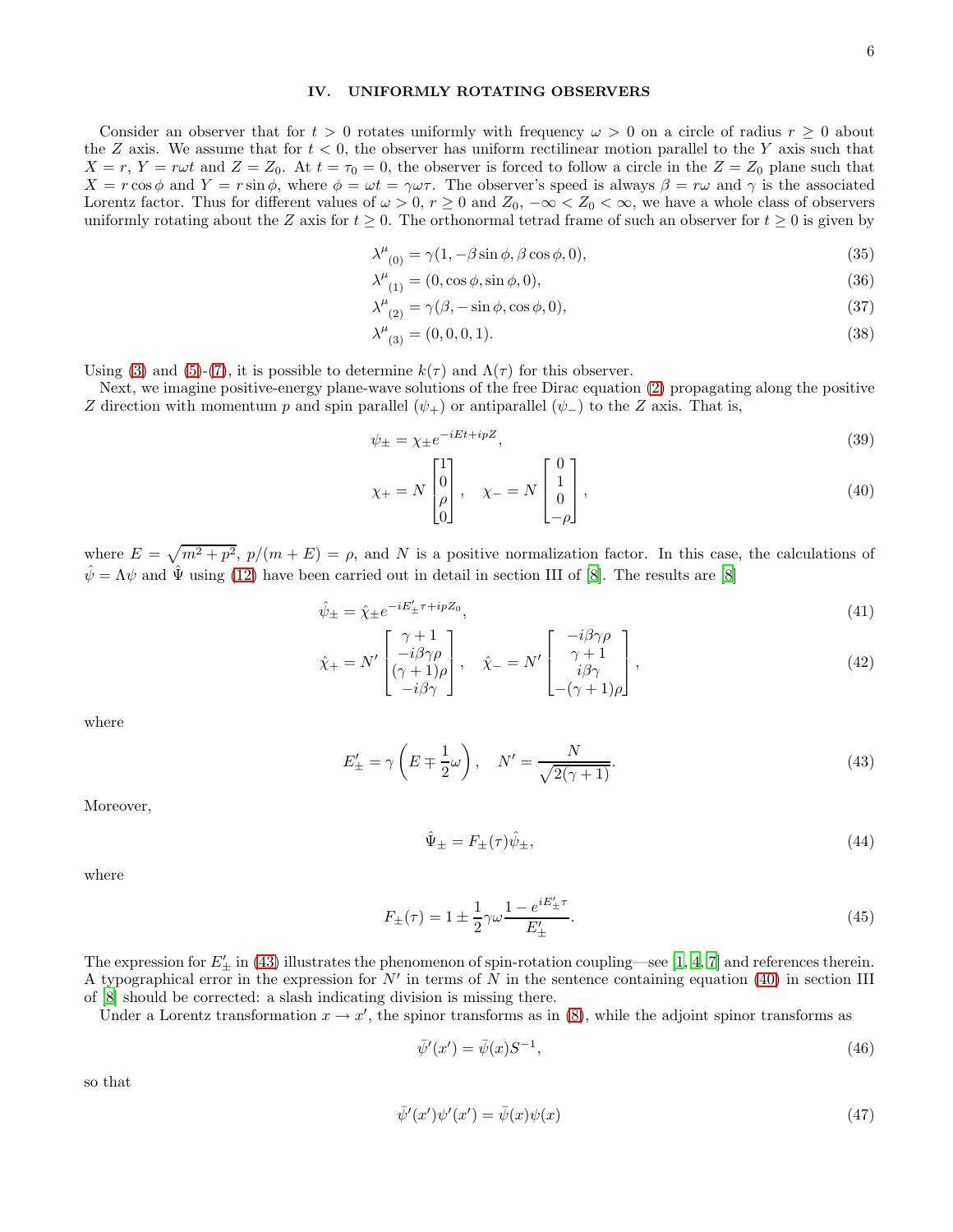is a Lorentz scalar. We recall that  $\bar{\psi} := \psi^{\dagger} \gamma^0$ , where  $\psi^{\dagger}$  is the Hemitian conjugate of  $\psi$ . Equation [\(46\)](#page-5-3) follows from [\(8\)](#page-1-1) and  $S^{-1} = \gamma^0 S^{\dagger} \gamma^0$ , so that the spin transformation matrix S is not a unitary matrix. These same properties carry over to the matrix  $\Lambda$  based on the treatment of section [II.](#page-1-0) In fact, equations [\(4\)](#page-1-3)-[\(7\)](#page-1-4),  $\gamma^0 \gamma^{\mu^{\dagger}} = \gamma^{\mu} \gamma^0$ , and

$$
\gamma^0 \sigma^{\alpha \beta^\dagger} \gamma^0 = \sigma^{\alpha \beta}, \quad \gamma^0 k^\dagger \gamma^0 = -k \tag{48}
$$

result in

<span id="page-6-5"></span>
$$
\Lambda^{-1} = \gamma^0 \Lambda^\dagger \gamma^0. \tag{49}
$$

The matrix  $\Lambda$  is a unitary representation of the Lorentz group, since it follows from [\(4\)](#page-1-3) and [\(49\)](#page-6-5) that

$$
\bar{\hat{\psi}}\hat{\psi} = \bar{\psi}\psi. \tag{50}
$$

This equation is consistent with the result of a direct calculation in the case of the uniformly rotating observer, namely,

$$
\bar{\psi}_{\pm}(\tau)\hat{\psi}_{\pm}(\tau) = \bar{\psi}_{\pm}\psi_{\pm} = N^2(1 - \rho^2). \tag{51}
$$

On the other hand, the nonlocal spinor given by [\(44\)](#page-5-4) is such that

<span id="page-6-6"></span>
$$
\tilde{\hat{\Psi}}_{\pm}\hat{\Psi}_{\pm} = |F_{\pm}(\tau)|^2 N^2 (1 - \rho^2). \tag{52}
$$

It follows from [\(45\)](#page-5-5) that

$$
|F_{\pm}(\tau)|^2 = 1 \pm 2E\omega \left[ \frac{\gamma \sin\left(\frac{1}{2}E'_{\pm}\tau\right)}{E'_{\pm}} \right]^2; \tag{53}
$$

hence,

$$
|F_+(\tau)| \ge 1, \quad |F_-(\tau)| \le 1. \tag{54}
$$

Thus nonlocality is directly responsible for the lack of unitarity in [\(52\)](#page-6-6). That is, nonlocality directly affects the wave amplitude as in [\(44\)](#page-5-4): The amplitude as measured by the rotating observer is higher (lower) if the spin of the incident particle along the axis of rotation of the observer is positive (negative)—i.e. if the particle spin is in the same (opposite) sense as the rotation of the observer. This nonlocal consequence of the coupling of spin with rotation has been further discussed in [\[1,](#page-6-0) [4,](#page-6-3) [8,](#page-7-3) [12\]](#page-7-7).

### <span id="page-6-4"></span>V. DISCUSSION

In this paper we consider the set of all possible observers at an event  $x$  and their determinations of some physical field at x in accordance with nonlocal special relativity. We are interested in the transformations between these field determinations at x, since these form a group that is a nonlocal representation of the Lorentz group. The case of Dirac spinors and the corresponding nonlocal transformation group  $G$  is illustrated in detail. For instance, the spinors  $\hat{\Psi}_1(x)$  and  $\hat{\Psi}_2(x)$  according to observers 1 and 2, respectively, are related to each other by

$$
\hat{\Psi}_2(x) = g_2 g_1^{-1} \hat{\Psi}_1(x),\tag{55}
$$

where  $g_1$  and  $g_2$  are certain elements of the nonlocal group G described in section [III.](#page-3-0) An important aspect of G is that it is not in general unitary, in contrast to the corresponding local subgroup  $\bar{G}$  of G that is restricted to ideal inertial observers at  $x$  and is a unitary representation of the Lorentz group.

<span id="page-6-0"></span>[1] B. Mashhoon, Ann. Phys. (Berlin) 17, 705 (2008).

- <span id="page-6-2"></span>[3] N. Bohr and L. Rosenfeld, Phys. Rev. 78, 794 (1950).
- <span id="page-6-3"></span>[4] B. Mashhoon, Phys. Rev. A **79**, 062111 (2009).

<span id="page-6-1"></span><sup>[2]</sup> N. Bohr and L. Rosenfeld, K. Dan. Vidensk. Selsk. Mat.-Fys. Medd. 12, (1993) no. 8, translated in Quantum Theory and Measurement, edited by J.A. Wheeler and W.H. Zurek (Princeton University Press, Princeton, 1983).